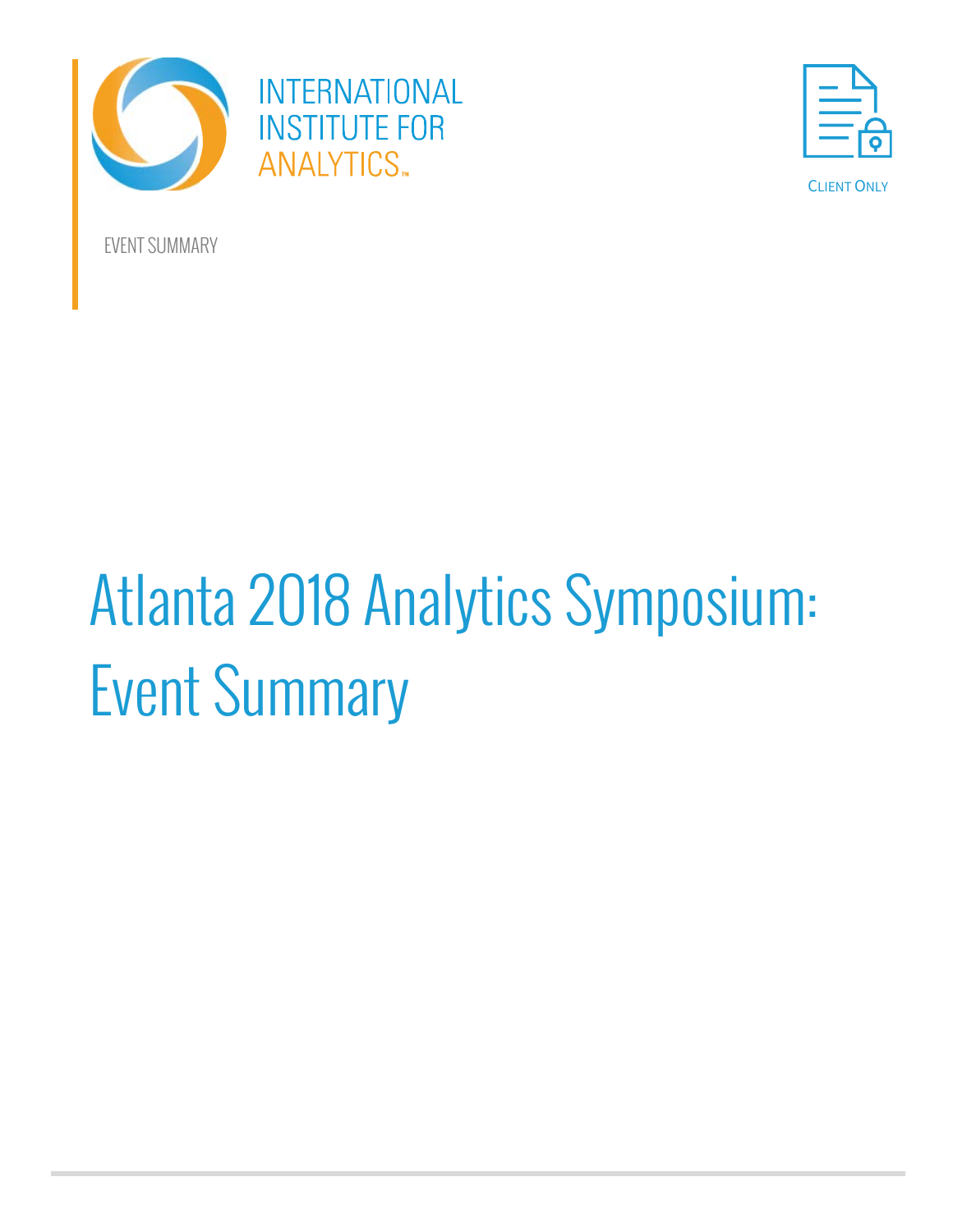





IIA's 10<sup>th</sup> Analytics Symposium was held in Atlanta on October 10, 2018. This Symposium brought together analytics leaders from different industries, functions, and geographies to share insights and best practices.

Experienced and innovative analytical leaders from large enterprises (Ford, Honeywell, Optum, GE, and Symantec/ID Analytics) described their organizations' analytical journeys and key lessons learned—about creating business value, building an analytics team, creating a more analytically savvy company, and dealing with the hype around AI. Also sharing insights and trends were leading academics (IIA co-founder Tom Davenport and Jennifer Priestley) and IIA leaders Bill Franks and Kathy Koontz.

# Key Themes

Among key themes emerging from this symposium were:

#### **Analytics leaders need to put points on the board in the short term . . .**

Each of the symposium presenters and the ANNY finalists emphasized the importance of demonstrating clear, tangible, and compelling business value. They focused on solving major business problems, quickly monetizing analytics, and showing ROI. Examples included using analytics to save costs, streamline processes, and increase sales. It is through producing significant short-term returns that analytics teams gain credibility and business champions, which elevates the importance of analytics in organizations. Speaker after speaker reiterated the importance of "putting points on the board."

#### **. . . while simultaneously driving business transformation over the longer term.**

However, while the immediate goal is to put points on the board, several analytics leaders shared grander visions of the role that analytics can play in completely transforming companies. Analytics can lead to new ways of understanding customers and markets, new ways of making decisions, new products and services, new business models, and new ways of operating. Analytics leaders are inspired to be at the forefront of driving transformational change. This won't occur overnight. It will take time and many small wins. It will require changing the organizational culture and evolving from a support function to a strategic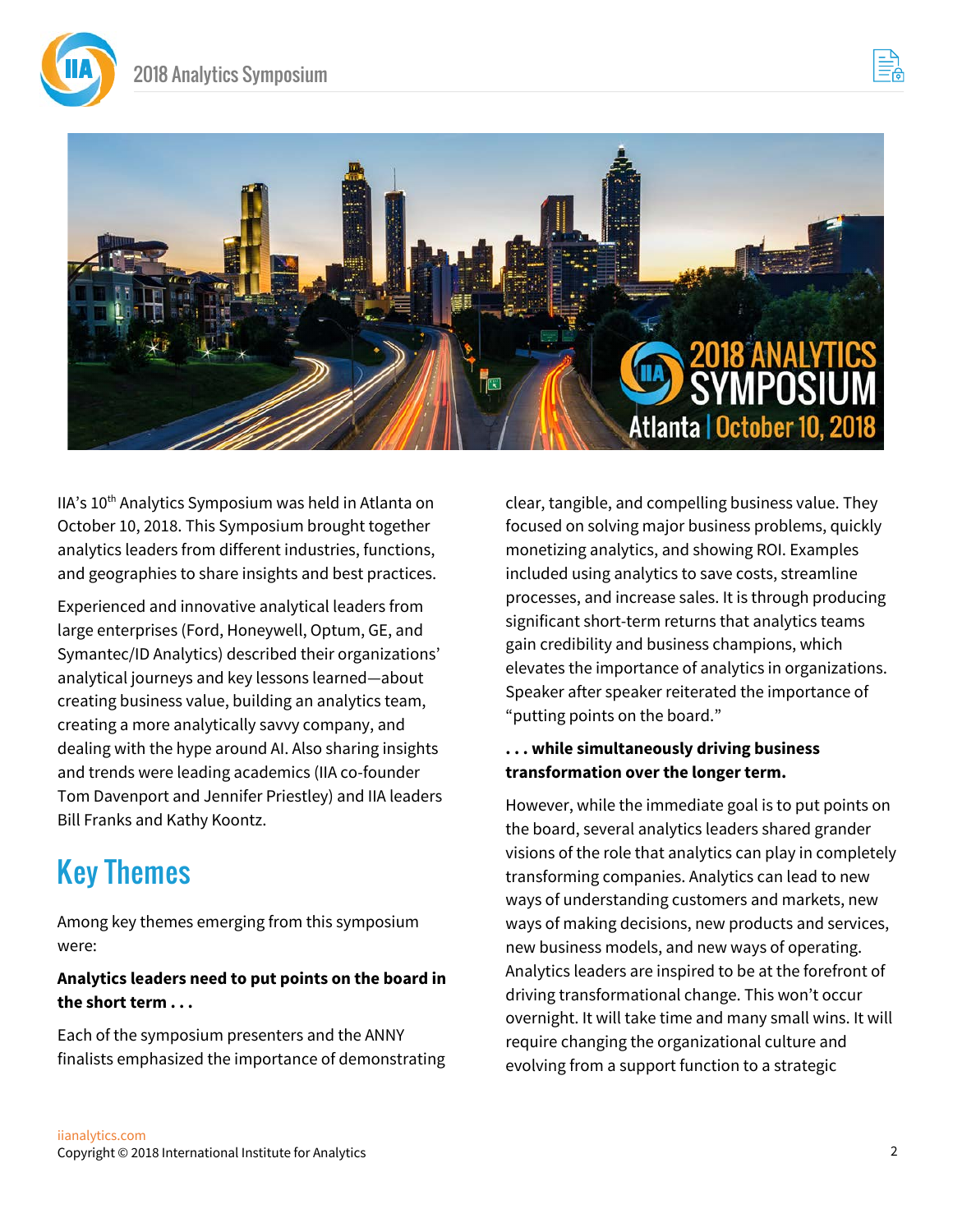



function. This journey is already underway in many organizations.

**Competing and winning on analytics requires Clevel support, with many finding success in a centralized analytics organization, and "analytical fluency" throughout the organization.**

There are many organizations, such as Optum, that have made the strategic decision to compete based on analytics. This requires focusing on the data, the tools and technologies, and the organization's analytical capabilities. Consistent themes emphasized by speakers were:

- **The need for C-level support**. Elevating analytics starts with C-level buy-in. Organizations such as Ford, Honeywell, and Optum are having success with analytics because they have foundational C-level support.
- **Enterprise analytics**. Paul Ballew made the case that a centralized analytics function is necessary for analytics to drive business transformation. Abhi Seth (Honeywell) and Alex Barclay (Optum) also see benefits in a strong centralized function.
- **Analytical fluency**. In addition to a strong core analytics function, companies that compete on analytics must have high analytics fluency throughout the organization—in all functions, at all levels. Optum is achieving this by conducting workshops among executives, publishing a weekly analytics newsletter to foster a community of support, having "analytic catalysts" who champion analytics in the business, and through Optum Data Science University to build organizational bench strength.

It is the strong analytics function with broad analytical fluency, underpinned by C-level support, that makes analytics a competitive advantage.

#### **Don't jump in front of the AI bandwagon; you'll get crushed. Jump on and leverage AI to increase the support for analytics.**

There is tremendous hype around AI and executives are asking for AI projects, even though they barely understand it. Analytics leaders have a dilemma: Either resist the AI project and explain why to start with analytics, OR accept the AI request and worry about the details later.

Most speakers were in general agreement: view AI requests as opportunities. Accept these requests, link AI and analytics, focus on solving business problems and producing business value, generate support and good will, and explain the nuances and semantics later. In reality, analytics is closely linked to machine learning and AI. Be attuned to the political winds and see such requests as opportunities.

# Sessions and Speakers

## **Framing the Discussion**

*Bill Franks, Chief Analytics Officer, IIA*



In kicking off the 2018 Analytics Symposium, Bill Franks shared thoughts on five topics generating considerable interest in

conversations with analytics leaders:

• **Elevate analytics**. Analytics leaders want business plans to include analytics at the outset, and must push to get analytics elevated.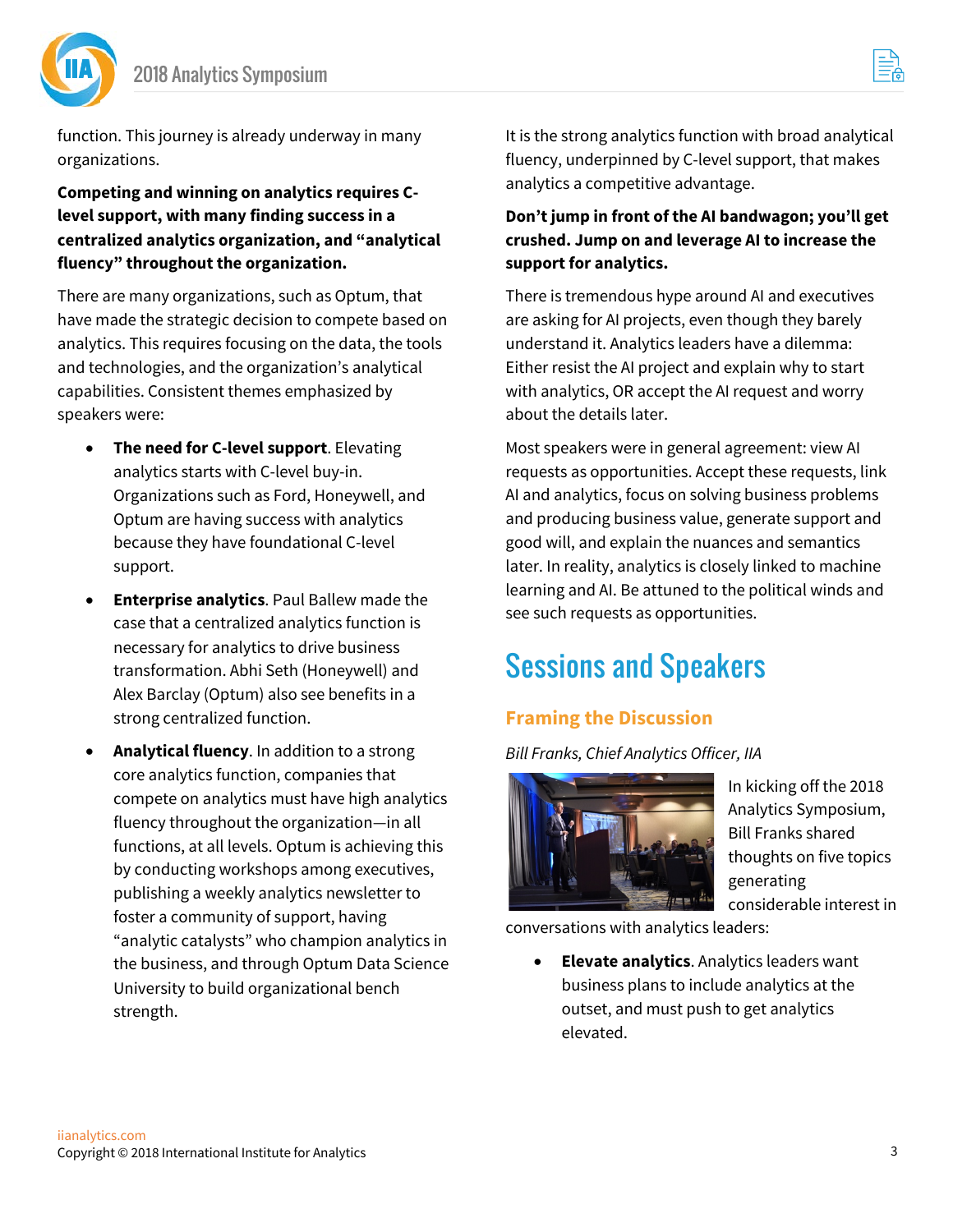

- **Leverage AI**. There is tremendous hype around AI and senior business leaders are asking for AI projects. Don't say no and try to explain the distinction between analytics and AI. Say yes and deliver business value. Worry about the semantics later.
- **Focus on mindset**. Distinguish between legacy skills and a legacy mindset. People with a legacy mindset don't want to change. But experienced people with foundational skills and a positive mindset can learn new skills. Don't lose them.
- **Data matters more than algorithms.** Today VCs believe all companies have access to similar algorithms and analytics. What is unique is data that others don't have.
- **Think about ethical implications.** The focus on ethics has increased dramatically. It has to be top of mind for analytics leaders. One way to navigate ethical issues is through creation of an ethics board.

#### **Leveraging Data and Analytics to Drive Transformation**

*Paul Ballew, Vice President and Global Chief Data & Analytics Officer, Ford Motor Company*



Industrial companies like Ford were late to the analytics dance. Having now fully embraced analytics, Ford is using data and

analytics: 1) for incremental purposes—to drive greater efficiency and cost effectiveness; and 2) to fundamentally transform the business—by developing an intimate understanding of customers. Customer knowledge leads to new products and services,

precision marketing, and transforming the business model.

Keys to success in Ford's analytics journey include getting senior buy-in, focusing on business needs, ramping up the analytics organization, and becoming embedded in the business. The analytics team has put points on the board through short-term wins while simultaneously driving long-term business transformation. This has meant shifting from a support function to a strategic function that drives business value. In Ford's experience, driving transformation requires a centralized analytics team and requires an engagement model where analytics leaders work with business leaders to drive change.

#### **BI Isn't Analytics: Honeywell Aerospace Analytics Team Take Flight**

*Abhi Seth, Senior Director for Data Science & Analytics, Honeywell Aerospace*



Honeywell Aerospace built an analytics organization from the ground up in just 18 months, going from two data scientists to a team of 75. There is

strong C-suite support at Honeywell for digital transformation as the company becomes a software company with connected strategies. But, just 18 months ago, basic BI needs were not being met, there was limited awareness of predictive analytics, and there were no analytics experts or tools.

Rejecting conventional wisdom of moving slowly and sequentially, the new analytics team has moved quickly by executing multiple tasks in parallel. Key principles included prioritizing value, monetizing analytics fast, and transforming the business. The analytics team initially focused on: 1) improving the yield of manufacturing lines; 2) implementing dynamic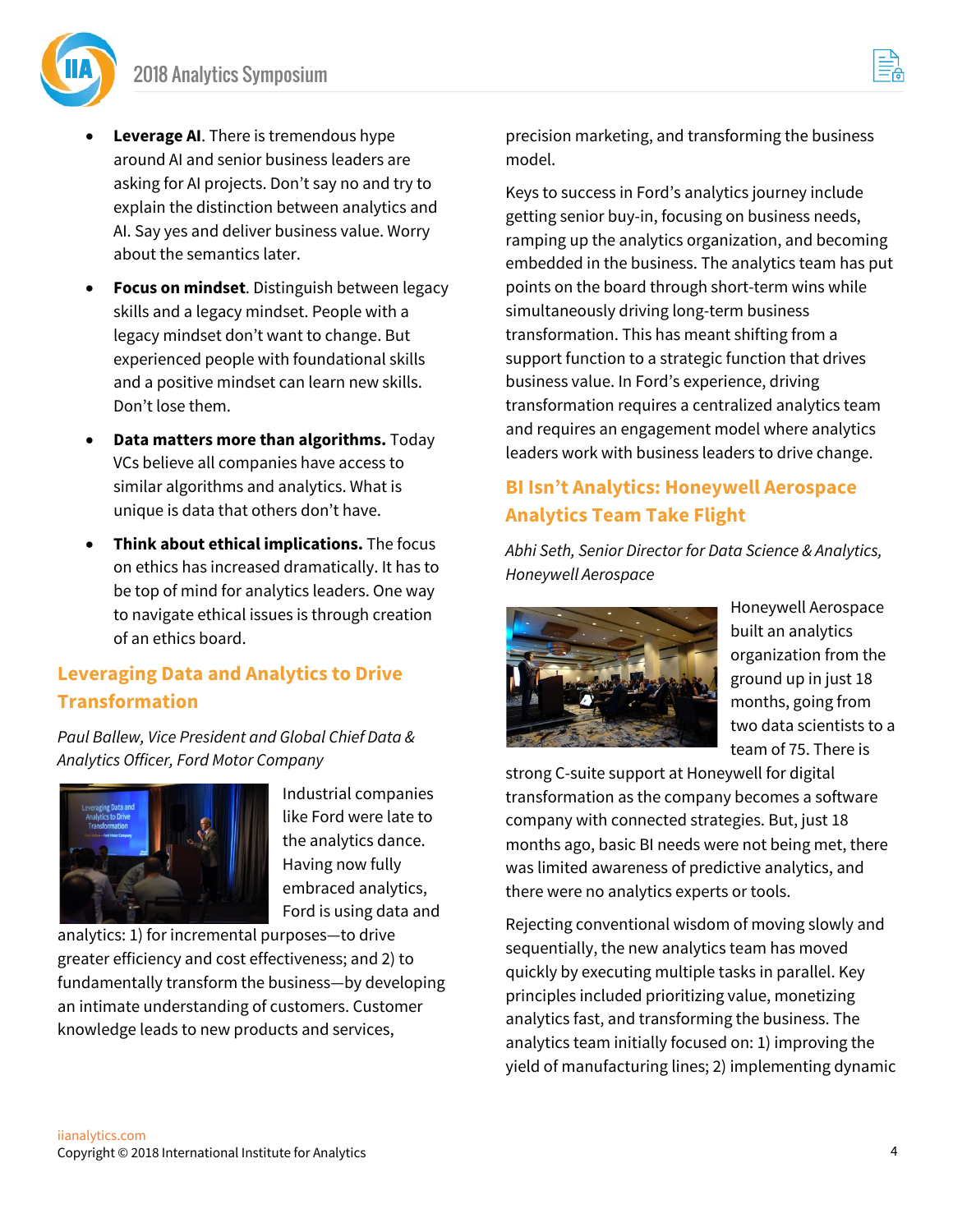

value pricing; and 3) uncovering new aftermarket opportunities. In one year analytics has driven more than \$110 million of growth and produced an ROI of 9.5x. One key lesson: small data, BI, and descriptive analytics can produce big value and can create support for big data and predictive analytics.

#### **Competing on Analytics is a "Team Sport," but Which Sport?**

*Alex Barclay, Senior Vice President, Optum*



The volume of data in healthcare is exploding, yet the industry is not mature in using analytics. Optum, a large health services company, sees

the opportunity to compete on analytics by making data and analytics core to everything the company does. Optum is already using analytics to improve its risk adjustment business and provider contracting. In the future AI will automatically read radiology results, and deep learning algorithms will predict the incidence of diseases.

Winning with analytics requires changing how the company operates. The company has established Optum Enterprise Analytics (OEA), a centralized group with about 2,500 people. But Optum believes that winning means viewing analytics as a team sport. This requires buy-in at the top and analytical fluency throughout the organization. To create analytics fluency Optum has conducted workshops with executives, has a weekly newsletter to build a community of knowledgeable analytics supporters, and has created Optum Data Science University to strengthen the company's bench by training employees on data science. Optum is also creating analytic catalysts who come out of the business, enhance their analytic acumen, and serve as analytic

champions in the business. It is the combination of centralized enterprise analytical capabilities and broad analytical fluency that will enable Optum to win this team sport.

#### **The AI Advantage: A Fireside Chat with Tom and Kathy**

#### *Tom Davenport, co-founder and Author, IIA*

*Kathy Koontz, Executive Director of Analytics Leadership Consortium, IIA*



AI is getting tons of hype, leading to attention among executives and in the boardroom. About 37% of companies claim to

have an AI strategy and about 25% have done substantial AI work. For organizations doing AI, the more they do, the more bullish they become. Most AI activity to date is incremental, task oriented, and focused on improving operations. Yet even this focus on improving core operations can have meaningful impact.

In reality, AI is largely (but not totally) an extension of analytics; the area of AI most like analytics is machine learning. Because of the overlap, it could be beneficial to have a combined analytics/AI strategy, though few organizations are doing so today. It doesn't make sense for analytics leaders to resist AI or fail to embrace it. An effective approach may be to use an executive's excitement for AI to pull along analytics.

Looking 5 to 10 years out, the demand for hardcore data science professionals may not grow substantially, but there is likely to be tremendous demand for business analysts who understand the business and use analytics to create business value.

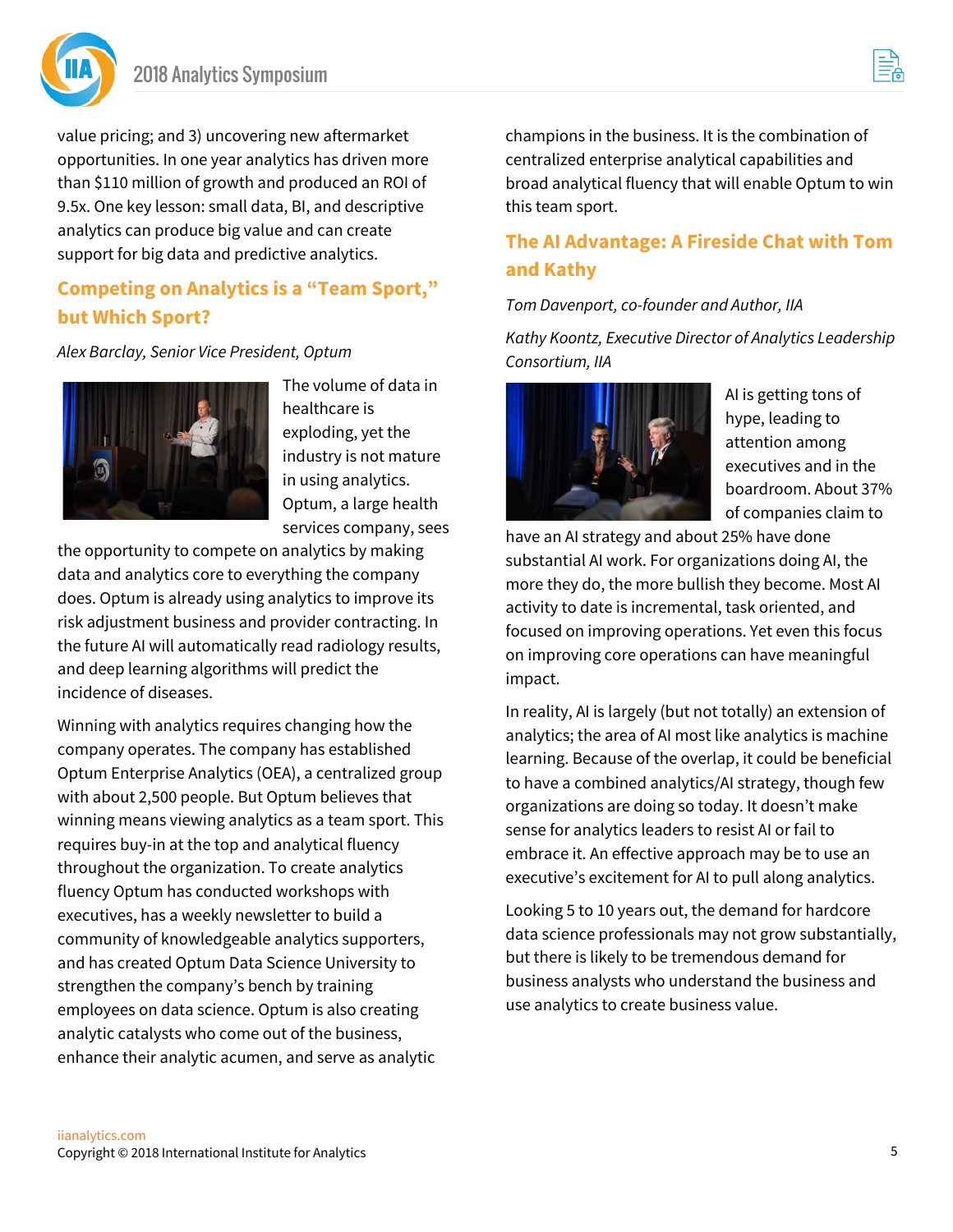



# 2018 ANNY Award

In 2018 IIA received a record number of applications for the ANNY Excellence in Analytics Award. Selection criteria were outcomes, ambition, scale, skills, and insights. The finalists all demonstrated tremendous business impact.

#### **2018 ANNY Award Winner: Honeywell**

Honeywell's previous aftermarket sales process involved learning about bids and spending four to six weeks responding to the bid. Honeywell's analytics team changed this by consolidating various data sources, developing predictive pricing models, and integrating those models into the quoting and contracting system. As a result quotes were produced in seconds, contracts were automatically generated, and Honeywell generated \$110 million in incremental sales in the first year.

Other finalists were:

- **Freddie Mac**: To reduce the time and cost of processing a loan for approval, Freddie Mac engaged in a project called "automated collateral evaluation". The analytics team pulled together data from multiple sources and developed appraisal models. This saved an average of 7 days in the typical approval process, saved \$500 to \$700 per loan, and improved close rates by expediting the process.
- **HDFC Bank**: This bank in India used analytics to make targeted cash loan offers to customers. The project reduced the marketing communications by 60%, improved the response rate by 7x, and produced over \$8 million in incremental revenue in year one.
- **Steelcase:** The analytics team's "predictive leads" project accurately predicted the likelihood of a company purchasing office furniture in the next 18 months. This model was used to predict the purchasing patterns of current Steelcase customers as well as customers of the company's competitors. After a 30-day pilot the team transformed this initiative into a full-scale program within 60 days. In 2018, Steelcase expects to generate \$50 million in incremental sales from this initiative. It is a project that combines machines plus humans.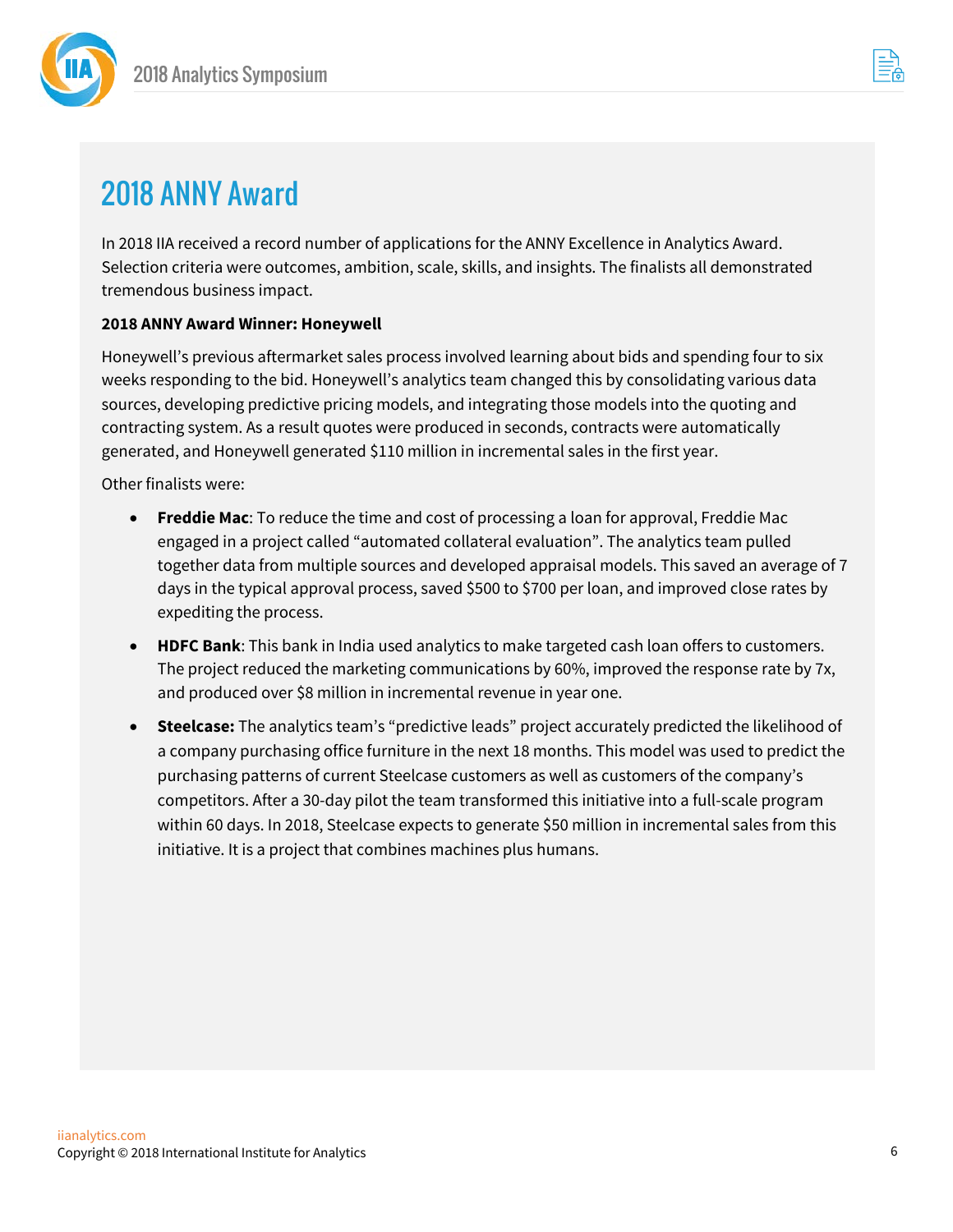

## **From Blackbox to Glassbox and other AI Trends**

*Sameer Chopra, Chief Analytics and Science Officer, ID Analytics*



The AI hype train has taken off and everyone has jumped on the

bandwagon. A few examples of AI at work include an AI mental

health chatbot (Woebot) that helps with depression; AI for personalized weed recommendations or personalized beer; AI that finds mistakes in contracts 200x faster than humans; and AI for translation that has reached human levels of accuracy. Under the hood this is all enabled by deep learning. Key trends include: 1) transfer learning, where learning from a pre-trained network is reapplied elsewhere; 2) use of deep learning in trading; and 3) the AI race between the US and China.

As AI takes off, it is raising ethical questions around the automation of decisions, which can range from loans to health decisions, legal decisions, and even military actions. This is heightening interest in making AI more transparent and explainable, evidenced through an increasing number of universities teaching AI ethics. Factors affecting the explainability of AI are trust, fairness, understandability, compliance, and improvement. Sameer Chopra's view is, "As a community we are slowly but surely moving from black box to glass box."

## **How the Evolution of Data Science is Changing the Knowledge Needs of its Practitioners**

*Jennifer Priestley, Associate Dean of The Graduate College, Director of the Analytics and Data Science Institute, Kennesaw State University*



Demand is extremely high for analytical talent, putting pressure on universities to increase the pipeline of graduates with data science capabilities. To

equip data science graduates with the knowledge and skills to hit the ground running, universities are collaborating with the private sector in the development of curricula and labs. Some labs are housed at universities with input and contributions from businesses; other labs are being created within companies, with the possible assistance of universities and faculty. The goal is the same: increase the quantity of analytical talent, increase the analytical capabilities, and marry classroom learning with practical real-world experiences.

# **GE's Path to Emerging Analytics Technologies**

*Mano Mannoochahr, Chief Data & Innovation Officer, GE*



As GE becomes a connected digital company with massive amounts of data, executives have asked, "How do we actually

run our business effectively?" The answer is by becoming an automated "algorithmic business," which is aspirational and will take decades. The transition to becoming an algorithmic business will go through stages of: 1) operating as a scalable business with productivity and efficiency; 2) becoming an optimized business with improved outcomes and margins; and 3) ultimately becoming an algorithmic business. Today GE is a scalable business. Becoming optimized means flipping how people work; it is going from humans being guided by tools to machines that are guided by humans.